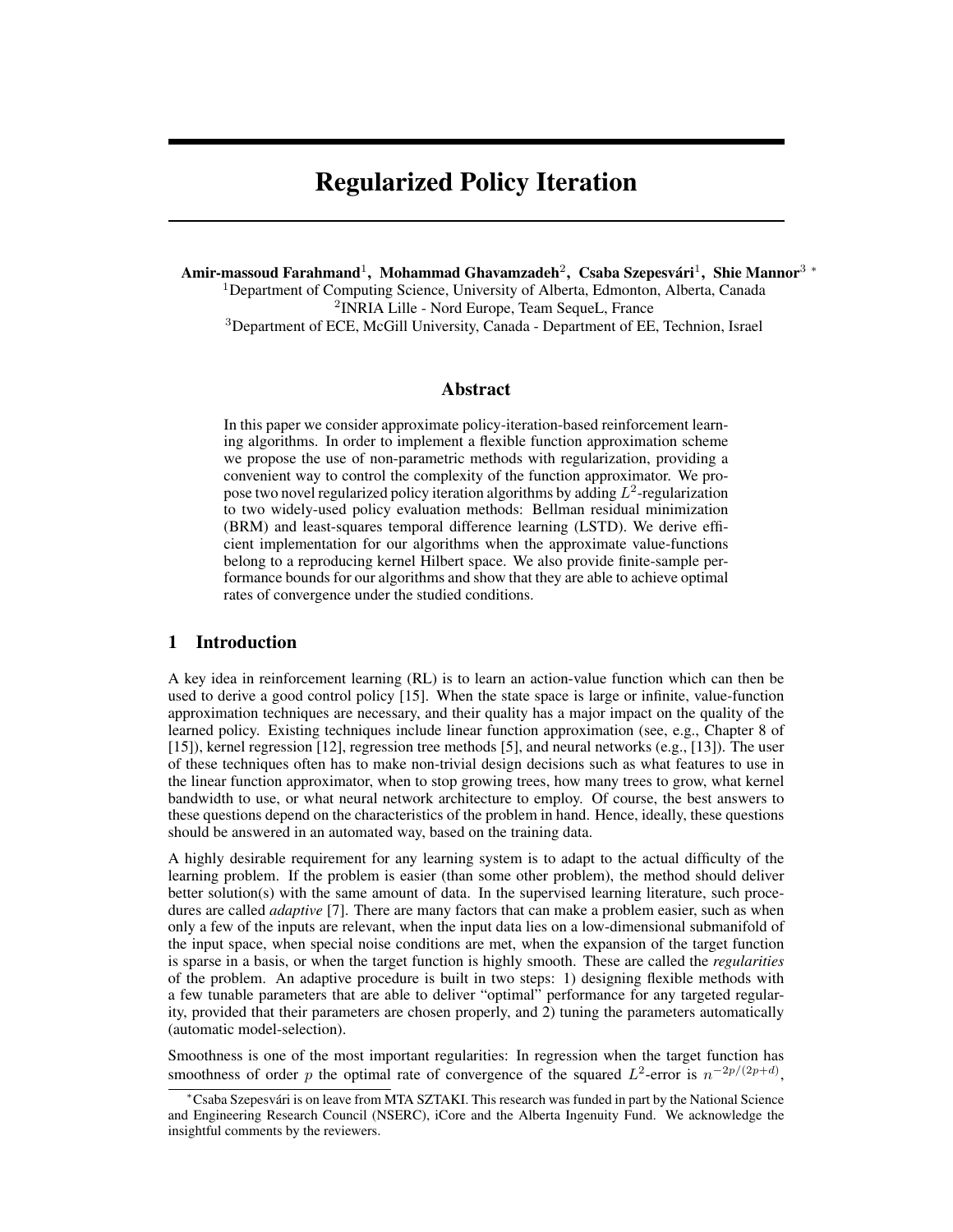where  $n$  is the number of data points and  $d$  is the dimension of the input space [7]. Hence, the rate of convergence is higher for larger  $p$ 's. Methods that achieve the optimal rate are more desirable, at least in the limit for large  $n$ , and seem to perform well in practice. However, only a few methods in the regression literature are known to achieve the optimal rates. In fact, it is known that tree methods with averaging in the leaves, linear methods with piecewise constant basis functions, and kernel estimates do not achieve the optimal rate, while neural networks and regularized least-squares estimators do [7]. An advantage of using a regularized least-squares estimator compared to neural networks is that these estimators do not get stuck in local minima and therefore their training is more reliable.

In this paper we study how to add  $L^2$ -regularization to value function approximation in RL. The problem setting is to find a good policy in a batch or active learning scenario for infinite-horizon expected total discounted reward Markovian decision problems with continuous state and finite action spaces. We propose two novel policy evaluation algorithms by adding  $L^2$ -regularization to two widely-used policy evaluation methods in RL: Bellman residual minimization (BRM) [16; 3] and least-squares temporal difference learning (LSTD) [4]. We show how our algorithms can be implemented efficiently when the value-function approximator belongs to a reproducing kernel Hilbert space. We also prove finite-sample performance bounds for our algorithms. In particular, we show that they are able to achieve a rate that is as good as the corresponding regression rate when the value functions belong to a known smoothness class. We further show that this rate of convergence carries through to the performance of a policy found by running policy iteration with our regularized policy evaluation methods. The results indicate that from the point of view of convergence rates RL is not harder than regression estimation, answering an open question of Antos et al. [2]. Due to space limitations, we do not present the proofs of our theorems in the paper; they can be found, along with some empirical results using our algorithms, in [6].

To our best knowledge this is the first work that addresses finite-sample performance of a *regularized* RL algorithm. While regularization in RL has not been thoroughly explored, there has been a few works that used regularization. Xu et al. [17] used sparsification in LSTD. Although sparsification does achieve some form of regularization, to the best of our knowledge the effect of sparsification on generalization error is not well-understood. Note that sparsification is fundamentally different from our approach. In our method the empirical error and the penalties jointly determine the solution, while in sparsification first a subset of points is selected independently of the empirical error, which are then used to obtain a solution. Comparing the efficiency of these methods requires further research, but the two methods can be combined, as was done in our experiments. Jung and Polani [9] explored adding regularization to BRM, but this solution is restricted to deterministic problems. The main contribution of that work was the development of fast incremental algorithms using sparsification techniques.  $L^1$  penalties have been considered by [11], who were similarly concerned with incremental implementations and computational efficiency.

## 2 Preliminaries

As we shall work with continuous spaces, we first introduce a few concepts from analysis. This is followed by an introduction to Markovian Decision Processes (MDPs) and the associated concepts and notation.

For a measurable space with domain S, we let  $\mathcal{M}(\mathcal{S})$  and  $B(\mathcal{S};L)$  denote the set of probability measures over S and the space of bounded measurable functions with domain S and bound  $0 <$  $L < \infty$ , respectively. For a measure  $\nu \in \mathcal{M}(\mathcal{S})$ , and a measurable function  $f : \mathcal{S} \to \mathbb{R}$ , we define the  $L^2(\nu)$ -norm of f,  $||f||_{\nu}$ , and its empirical counterpart  $||f||_{\nu,n}$  as follows:

$$
||f||_{\nu}^{2} = \int |f(s)|^{2} \nu(ds), \qquad ||f||_{\nu,n}^{2} \stackrel{\text{def}}{=} \frac{1}{n} \sum_{t=1}^{n} f^{2}(s_{t}), \quad s_{t} \sim \nu. \tag{1}
$$

If  $\{s_t\}$  is ergodic,  $||f||^2_{\nu,n}$  converges to  $||f||^2_{\nu}$  as  $n \to \infty$ .

A *finite-action discounted MDP* is a tuple  $(\mathcal{X}, \mathcal{A}, P, S, \gamma)$ , where X is the state space,  $\mathcal{A} =$  $\{a_1, a_2, \ldots, a_M\}$  is the finite set of M actions,  $P : \mathcal{X} \times \mathcal{A} \to \mathcal{M}(\mathcal{X})$  is the transition probability kernel with  $P(\cdot|x, a)$  defining the next-state distribution upon taking action a in state x,  $S(\cdot|x, a)$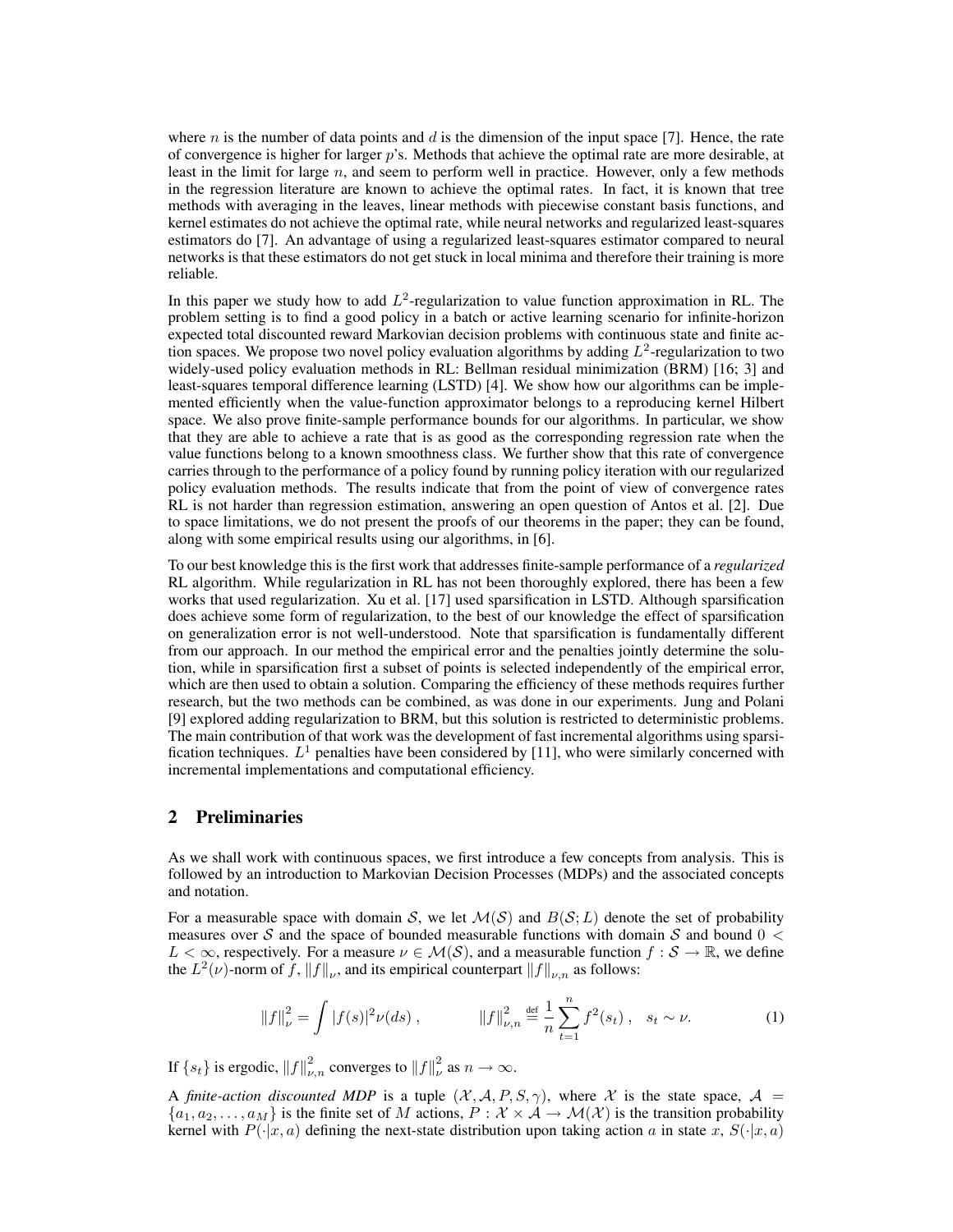gives the corresponding distribution of immediate rewards, and  $\gamma \in (0,1)$  is a discount factor. We make the following assumptions on MDP:

**Assumption A1 (MDP Regularity)** The set of states X is a compact subspace of the d-dimensional Euclidean space and the expected immediate rewards  $r(x, a) = \int rS(dr|x, a)$  are bounded by  $R_{\text{max}}$ .

We denote by  $\pi : \mathcal{X} \to \mathcal{M}(\mathcal{A})$  a *stationary Markov policy*. A policy is deterministic if it is a mapping from states to actions  $\pi : \mathcal{X} \to \mathcal{A}$ . The *value* and the *action-value functions* of a policy  $\pi$ , denoted respectively by  $V^{\pi}$  and  $Q^{\pi}$ , are defined as the expected sum of discounted rewards that are encountered when the policy  $\pi$  is executed:

$$
V^{\pi}(x) = \mathbb{E}_{\pi} \left[ \sum_{t=0}^{\infty} \gamma^{t} R_{t} \middle| X_{0} = x \right], \qquad Q^{\pi}(x, a) = \mathbb{E}_{\pi} \left[ \sum_{t=0}^{\infty} \gamma^{t} R_{t} \middle| X_{0} = x, A_{0} = a \right].
$$

Here  $R_t$  denotes the reward received at time step t;  $R_t \sim S(\cdot | X_t, A_t)$ ,  $X_t$  evolves according to  $X_{t+1} \sim P(\cdot|X_t, A_t)$ , and  $A_t$  is sampled from the policy  $A_t \sim \pi(\cdot|X_t)$ . It is easy to see that for any policy  $\pi$ , the functions  $V^{\pi}$  and  $Q^{\pi}$  are bounded by  $V_{\max} = Q_{\max} = R_{\max}/(1-\gamma)$ . The action-value function of a policy is the unique fixed-point of the Bellman operator  $T^{\pi}: B(\mathcal{X} \times \mathcal{A}) \to B(\mathcal{X} \times \mathcal{A})$ defined by

$$
(T^{\pi}Q)(x,a) = r(x,a) + \gamma \int Q(y,\pi(y))P(dy|x,a).
$$

Given an MDP, the goal is to find a policy that attains the best possible values,  $V^*(x)$  =  $\sup_{\pi} V^{\pi}(x), \forall x \in \mathcal{X}$ . Function  $V^*$  is called the *optimal value function*. Similarly the *optimal action-value function* is defined as  $Q^*(x, a) = \sup_{\pi} Q^{\pi}(x, a), \forall x \in \mathcal{X}, \forall a \in \mathcal{A}$ . We say that a deterministic policy  $\pi$  is *greedy* w.r.t. an action-value function Q and write  $\pi = \hat{\pi}(\cdot; Q)$ , if,  $\pi(x) \in \text{argmax}_{a \in \mathcal{A}} Q(x, a), \forall x \in \mathcal{X}, \forall a \in \mathcal{A}$ . Greedy policies are important because any greedy policy w.r.t.  $Q^*$  is optimal. Hence, knowing  $Q^*$  is sufficient for behaving optimally. In this paper we shall deal with a variant of the policy iteration algorithm [8]. In the basic version of policy iteration an optimal policy is found by computing a series of policies, each being greedy w.r.t. the action-value function of the previous one.

Throughout the paper we denote by  $\mathcal{F}^M \subset \{f : \mathcal{X} \times \mathcal{A} \to \mathbb{R}\}$  some subset of real-valued functions over the state-action space  $\mathcal{X} \times \mathcal{A}$ , and use it as the set of admissible functions in the optimization problems of our algorithms. We will treat  $f \in \mathcal{F}^M$  as  $f \equiv (f_1, \ldots, f_M), f_j(x) =$  $f(x, a_j), j = 1, \ldots, M$ . For  $\nu \in \mathcal{M}(\mathcal{X})$ , we extend  $\lVert \cdot \rVert_{\nu}$  and  $\lVert \cdot \rVert_{\nu,n}$  defined in Eq. (1) to  $\mathcal{F}^M$  by  $||f||_{\nu}^2 = \frac{1}{M} \sum_{j=1}^M ||f_j||_{\nu}^2$  $\frac{2}{\nu}$ , and

$$
||f||_{\nu,n}^2 = \frac{1}{nM} \sum_{t=1}^n \sum_{j=1}^M \mathbb{I}_{\{A_t = a_t\}} f_j^2(X_t) = \frac{1}{nM} \sum_{t=1}^n f^2(X_t, A_t),
$$
 (2)

where  $\mathbb{I}_{\{\cdot\}}$  is the indicator function: for an event  $E$ ,  $\mathbb{I}_{\{E\}} = 1$  if and only if E holds and  $\mathbb{I}_{\{E\}} = 0$ , otherwise.

## 3 Approximate Policy Evaluation

The ability to evaluate a given policy is the core requirement to run policy iteration. Loosely speaking, in policy evaluation the goal is to find a "close enough" approximation  $V$  (or  $Q$ ) of the value (or action-value) function of a fixed *target policy*  $\pi$ ,  $V^{\pi}$  (or  $Q^{\pi}$ ). There are several interpretations to the term "close enough" in this context and it does not necessarily refer to a minimization of some norm. If  $Q^{\pi}$  (or noisy estimates of it) is available at a number of points  $(X_t, A_t)$ , one can form a training set of examples of the form  $\{(X_t, A_t), Q_t\}_{1 \leq t \leq n}$ , where  $\tilde{Q}_t$  is an estimate of  $Q^{\pi}(X_t, A_t)$ and then use a *supervised learning* algorithm to infer a function Q that is meant to approximate  $Q^{\pi}$ . Unfortunately, in the context of control, the target function,  $Q^{\pi}$ , is not known in advance and its high quality samples are often very expensive to obtain if this option is available at all. Most often these values have to be inferred from the observed system dynamics, where the observations do not necessarily come from following the target policy π. This is referred to as the *off-policy learning problem* in the RL literature. The difficulty arising is similar to the problem when training and test distributions differ in supervised learning. Many policy evaluation techniques have been developed in RL. Here we concentrate on the ones that are directly related to our proposed algorithms.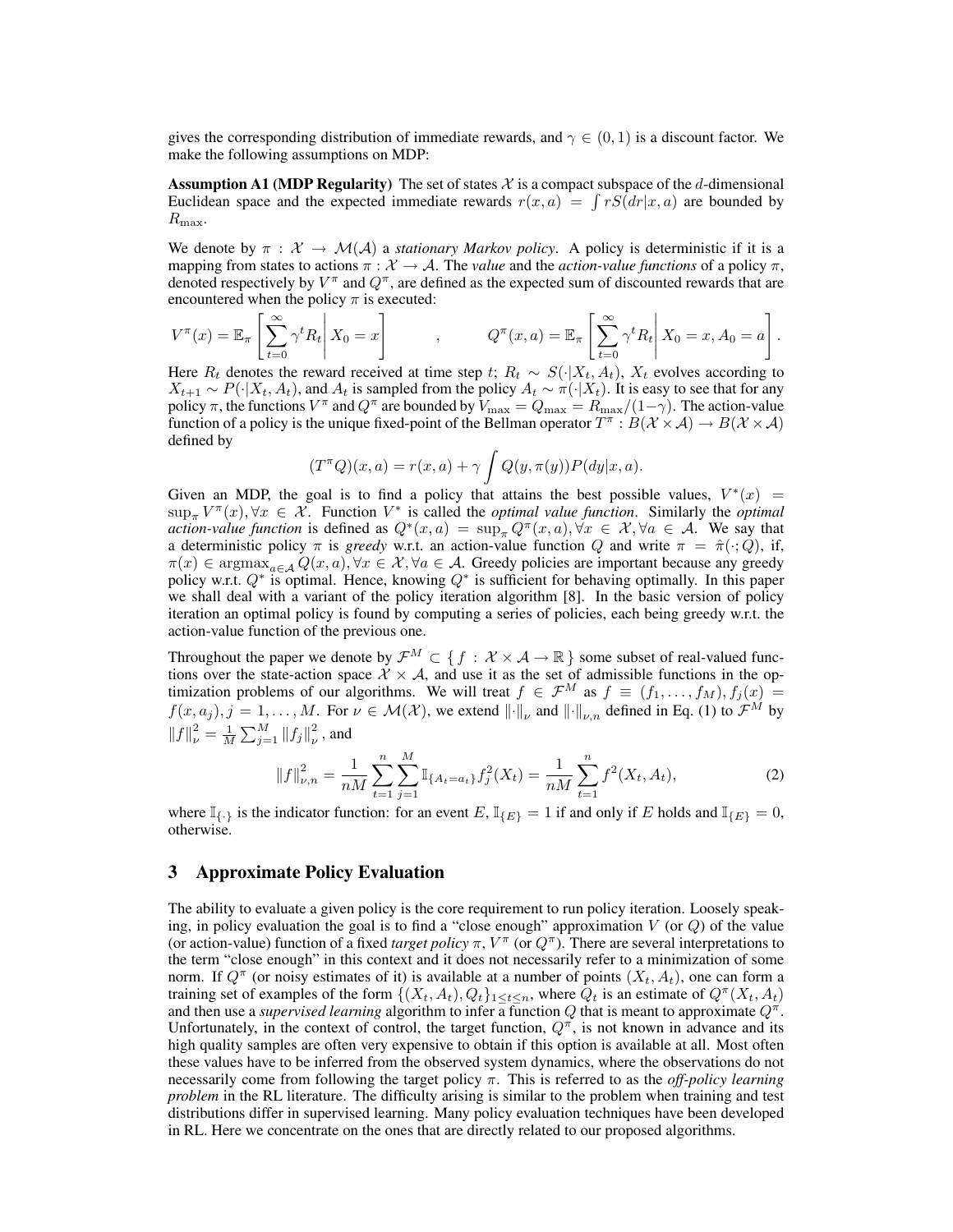#### 3.1 Bellman Residual Minimization

The idea of Bellman residual minimization (BRM) goes back at least to the work of Schweitzer and Seidmann [14]. It was used later in the RL community by Williams and Baird [16] and Baird [3]. The basic idea of BRM comes from writing the fixed-point equation for the Bellman operator in the form  $Q^{\pi} - T^{\pi}Q^{\pi} = 0$ . When  $Q^{\pi}$  is replaced by some other function Q, the left-hand side becomes non-zero. The resulting quantity,  $Q - T^{\pi}Q$ , is called the *Bellman residual* of Q. If the magnitude of the Bellman residual,  $||Q - T^{\pi}Q||$ , is small, then Q can be expected to be a good approximation of  $Q^{\pi}$ . For an analysis using supremum norms see, e.g., [16]. It seems, however, more natural to use a weighted  $\dot{L}^2$ -norm to measure the magnitude of the Bellman residual as it leads to an optimization problem with favorable characteristics and enables an easy connection to regression function estimation [7]. Hence, we define the loss function  $L_{BRM}(Q; \pi) = ||Q - T^{\pi}Q||_{\nu}^2$ , where  $\nu$  is the stationary distribution of states in the input data. Using Eq. (2) with samples  $(X_t, A_t)$ and by replacing  $(T^{\pi}Q)(X_t, A_t)$  with its sample-based approximation  $(T^{\pi}Q)(X_t, A_t) = R_t +$  $\gamma Q(X_{t+1}, \pi(X_{t+1}))$ , the empirical counterpart of  $L_{BRM}(\overline{Q}; \pi)$  can be written as

$$
\hat{L}_{BRM}(Q; \pi, n) = \frac{1}{nM} \sum_{t=1}^{n} \left[ Q(X_t, A_t) - \left( R_t + \gamma Q(X_{t+1}, \pi(X_{t+1})) \right) \right]^2.
$$
 (3)

However, as it is well-known (e.g., see [15],[10]), in general,  $\hat{L}_{BRM}$  is *not* an unbiased estimate of  $L_{BRM}$ ;  $\mathbb{E}\left[\hat{L}_{BRM}(Q;\pi,n)\right] \neq L_{BRM}(Q;\pi)$ . The reason is that stochastic transitions may lead to a non-vanishing variance term in Eq. (3). A common suggestion to deal with this problem is to use uncorrelated or "double" samples in  $\hat{L}_{BRM}$ . According to this proposal, for each state-action pair in the sample, at least two next states should be generated (e.g., see [15]). This is neither realistic nor sample-efficient unless a generative model of the environment is available or the state transitions are deterministic. Antos et al. [2] recently proposed a de-biasing procedure for this problem. We will refer to it as modified BRM in this paper. The idea is to cancel the unwanted variance by introducing an auxiliary function h and a new loss function  $L_{BRM}(Q, h; \pi) = L_{BRM}(Q; \pi) - ||h - T^{\pi}Q||_{\nu}^2$ , and approximating the action-value function  $Q^{\pi}$  by solving

$$
\hat{Q}_{BRM} = \underset{Q \in \mathcal{F}^M}{\text{argmin}} \sup_{h \in \mathcal{F}^M} L_{BRM}(Q, h; \pi), \tag{4}
$$

where the supremum comes from the negative sign of  $||h - T^{\pi}Q||_{\nu}^2$ . They showed that optimizing the new loss function still makes sense and the empirical version of this loss is unbiased. Solving Eq. (4) requires solving the following nested optimization problems:

$$
h_Q^* = \underset{h \in \mathcal{F}^M}{\text{argmin}} \left\| h - \hat{T}^{\pi} Q \right\|_{\nu}^2, \quad \hat{Q}_{BRM} = \underset{Q \in \mathcal{F}^M}{\text{argmin}} \left[ \left\| Q - \hat{T}^{\pi} Q \right\|_{\nu}^2 - \left\| h_Q^* - \hat{T}^{\pi} Q \right\|_{\nu}^2 \right]. \tag{5}
$$

Of course in practice,  $T^{\pi}Q$  is replaced by its sample-based approximation  $\hat{T}^{\pi}Q$ .

#### 3.2 Least-Squares Temporal Difference Learning

Least-squares temporal difference learning (LSTD) was first proposed by Bradtke and Barto [4], and later was extended to control by Lagoudakis and Parr [10]. They called the resulting algorithm least-squares policy iteration (LSPI), which is an approximate policy iteration algorithm based on LSTD. Unlike BRM that minimizes the distance of  $\tilde{Q}$  and  $T^{\pi}Q$ , LSTD minimizes the distance of  $Q$ and  $\Pi T^{\pi}Q$ , the back-projection of the image of Q under the Bellman operator,  $T^{\pi}Q$ , onto the space of admissible functions  $\mathcal{F}^M$  (see Figure 1). Formally, this means that LSTD minimizes the loss function  $L_{LSTD}(Q; \pi) = ||Q - \Pi T^{\pi} Q||_{\nu}^2$ . It can also be seen as finding a good approximation for the fixed-point of operator  $\Pi T^{\pi}$ . The projection operator  $\Pi : B(\mathcal{X} \times \overline{\mathcal{A}}) \to B(\overline{\mathcal{X}} \times \mathcal{A})$  is defined by  $\Pi f = \operatorname{argmin}_{h \in \mathcal{F}^M} \|h - f\|_{\nu}^2$ . In order to make this minimization problem computationally feasible, it is usually assumed that  $\mathcal{F}^M$  is a linear subspace of  $B(\mathcal{X} \times \mathcal{A})$ . The LSTD solution can therefore be written as the solution of the following nested optimization problems:

$$
h_Q^* = \underset{h \in \mathcal{F}^M}{\text{argmin}} \|h - T^{\pi} Q\|_{\nu}^2 \,, \qquad \hat{Q}_{LSTD} = \underset{Q \in \mathcal{F}^M}{\text{argmin}} \|Q - h_Q^*\|_{\nu}^2 \,, \tag{6}
$$

where the first equation finds the projection of  $T^{\pi}Q$  onto  $\mathcal{F}^{M}$ , and the second one minimizes the distance of Q and the projection.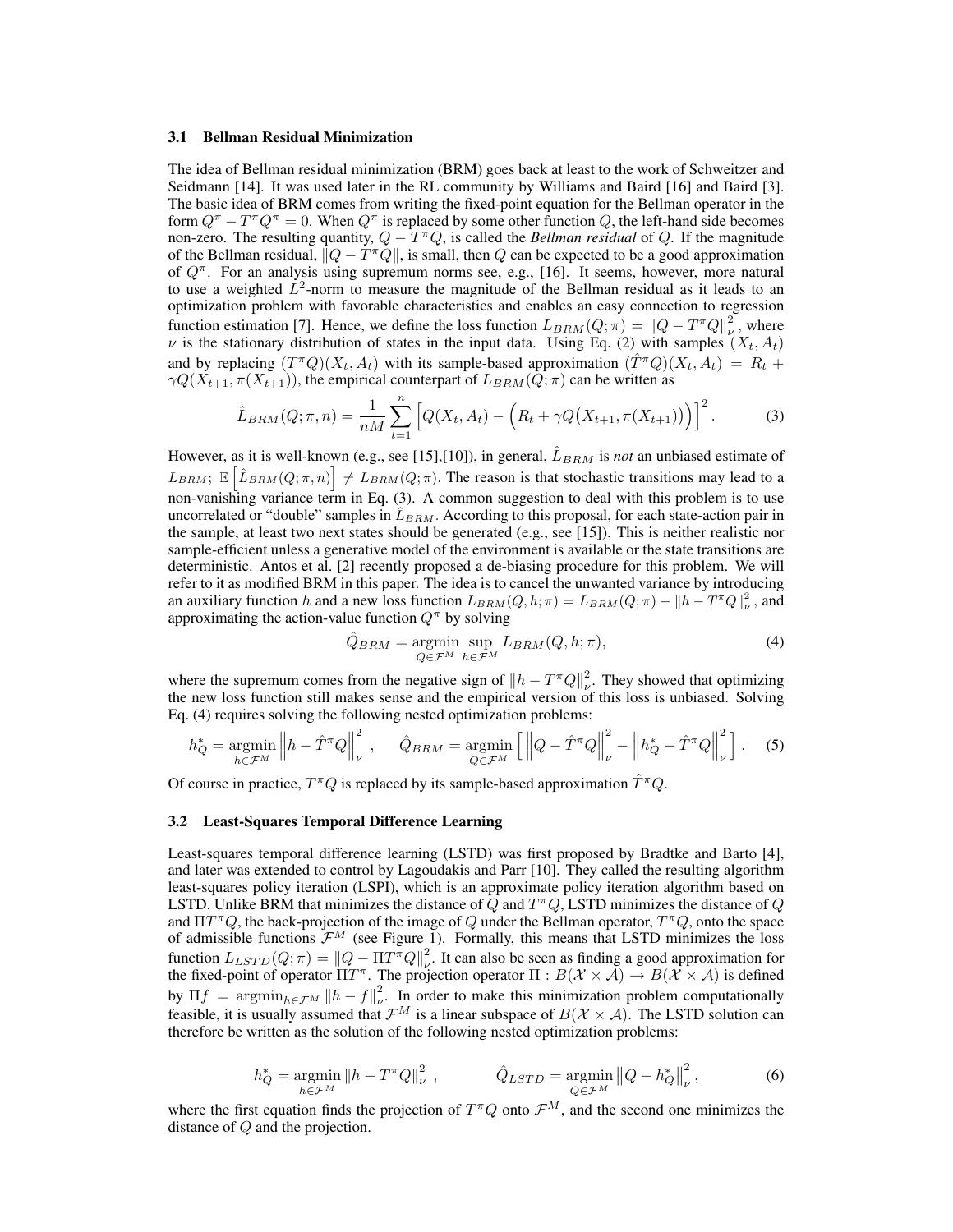Figure 1: This figure shows the loss functions minimized by BRM, modified BRM, and LSTD methods. The function space  $\mathcal{F}^M$  is represented by the plane. The Bellman operator,  $T^{\pi}$ , maps an action-value function  $Q \in \mathcal{F}^M$  to a function  $T^{\pi}Q$ . The vector connecting  $T^{\pi}Q$  and its back-projection to  $\mathcal{F}^M$ ,  $\Pi T^{\pi}Q$ , is orthogonal to the function space  $\mathcal{F}^M$ . The BRM loss function is the squared Bellman error, the distance of  $Q$  and  $T^{\pi}Q$ . In order to obtain the modified BRM loss, the squared distance of  $T^{\pi}Q$ and  $\Pi T^{\pi}Q$  is subtracted from the squared Bellman error. LSTD aims at a function Q that has minimum distance to  $\Pi T^{\pi}Q$ .



Antos et al. [2] showed that when  $\mathcal{F}^M$  is linear, the solution of modified BRM (Eq. 4 or 5) coincides with the LSTD solution (Eq. 6). A quick explanation for this is: the first equations in (5) and (6) are the same, the projected vector  $h_Q^* - T^*Q$  has to be perpendicular to  $\mathcal{F}^M$ , as a result  $||Q - h_Q^*||^2 =$  $||Q - T^{\pi}Q||^2 - ||h_Q^* - T^{\pi}Q||^2$  (Pythagorean theorem), and therefore the second equations in (5) and (6) have the same solution.

## 4 Regularized Policy Iteration Algorithms

In this section, we introduce two regularized policy iteration algorithms. These algorithms are instances of the generic policy-iteration method, whose pseudo-code is shown in Table 1. By assumption, the training sample  $D_i$  used at the *i*th ( $1 \le i \le N$ ) iteration of the algorithm is a finite trajectory

 $\{(X_t, A_t, R_t)\}_{1 \leq t \leq n}$  generated by a policy  $\pi$ , thus,  $A_t = \pi(X_t)$ and  $R_t \sim S(\cdot | X_t, A_t)$ . Examples of such policy  $\pi$  are  $\pi_i$  plus some exploration or some stochastic stationary policy  $\pi_b$ . The actionvalue function  $Q^{(-1)}$  is used to initialize the first policy. Alternatively, one may start with an arbitrary initial policy. The procedure PEval takes a policy  $\pi_i$  (here the greedy policy w.r.t. the current action-value function  $Q^{(i-1)}$ ) along with training sample  $D_i$ , and returns an approximation to



Table 1: The pseudo-code of policy-iteration algorithm

the action-value function of policy  $\pi_i$ . There are many possibilities to design PEval. In this paper, we propose two approaches, one based on regularized *(modified)* BRM (REG-BRM), and one based on regularized LSTD (REG-LSTD). In REG-BRM, the next iteration is computed by solving the following nested optimization problems:

$$
h^*(\cdot; Q) = \underset{h \in \mathcal{F}^M}{\text{argmin}} \left[ \left\| h - \hat{T}^{\pi_i} Q \right\|_n^2 + \lambda_{h,n} J(h) \right], \ Q^{(i)} = \underset{Q \in \mathcal{F}^M}{\text{argmin}} \left[ \left\| Q - \hat{T}^{\pi_i} Q \right\|_n^2 - \left\| h^*(\cdot; Q) - \hat{T}^{\pi_i} Q \right\|_n^2 + \lambda_{Q,n} J(Q) \right],
$$
\n(7)

where  $(\hat{T}^{\pi_i}Q)(Z_t) = R_t + \gamma Q(Z'_t)$  represents the empirical Bellman operator,  $Z_t = (X_t, A_t)$  and  $Z_t' = (X_{t+1}, \pi_i(X_{t+1}))$  represent state-action pairs,  $J(h)$  and  $J(Q)$  are penalty functions (e.g., norms), and  $\lambda_{h,n}$ ,  $\lambda_{Q,n} > 0$  are regularization coefficients.

In REG-LSTD, the next iteration is computed by solving the following nested optimization problems:

$$
h^*(\cdot; Q) = \underset{h \in \mathcal{F}^M}{\text{argmin}} \left[ \left\| h - \hat{T}^{\pi_i} Q \right\|_n^2 + \lambda_{h,n} J(h) \right], \ Q^{(i)} = \underset{Q \in \mathcal{F}^M}{\text{argmin}} \left[ \left\| Q - h^*(\cdot; Q) \right\|_n^2 + \lambda_{Q,n} J(Q) \right]. \tag{8}
$$

It is important to note that unlike the non- regularized case described in Sections 3.1 and 3.2, REG-BRM and REG-LSTD do not have the same solution. This is because, although the first equations in (7) and (8) are the same, the projected vector  $h^*(\cdot; Q) - \hat{T}^{\pi_i}Q$  is not necessarily perpendicular to the admissible function space  $\mathcal{F}^M$ . This is due to the regularization term  $\lambda_{h,n}J(h)$ . As a result, the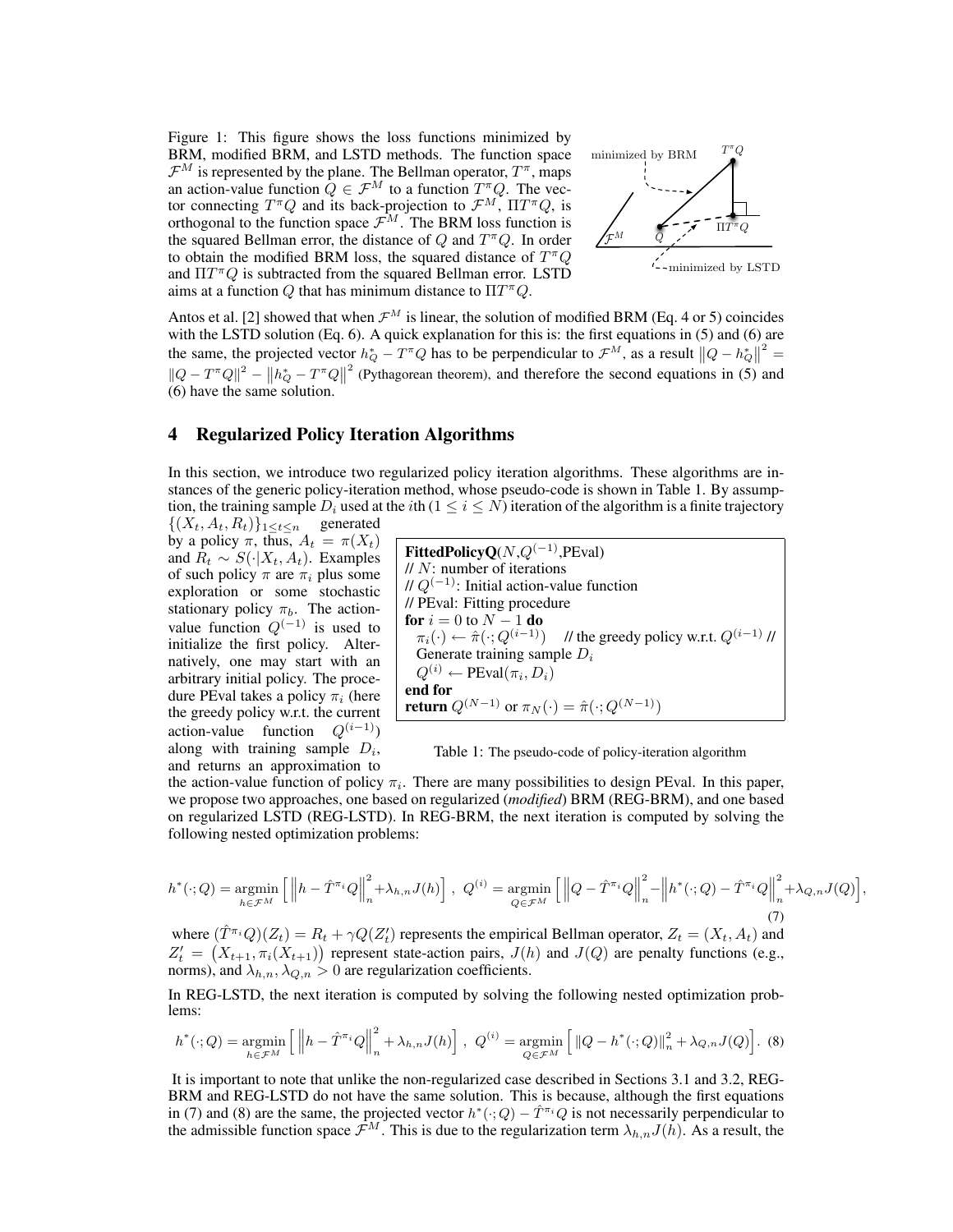Pythagorean theorem does not hold:  $||Q - h^*(\cdot; Q)||^2 \neq ||Q - \hat{T}^{\pi_i}Q||$  $\hat{T}^2 - \left\| h^*(\cdot;Q) - \hat{T}^{\pi_i}Q \right\|_2$  $\frac{2}{3}$ , and therefore the objective functions of the second equations in  $(7)$  and  $(8)$  are not equal and they do not have the same solution.

We now present algorithmic solutions for REG-BRM and REG-LSTD problems described above. We can obtain  $Q^{(i)}$  by solving the regularization problems of Eqs. (7) and (8) in a reproducing kernel Hilbert space (RKHS) defined by a Mercer kernel  $K$ . In this case, we let the regularization terms  $J(h)$  and  $J(Q)$  be the RKHS norms of h and Q,  $||h||^2_{\mathcal{H}}$  and  $||Q||^2_{\mathcal{H}}$ , respectively. Using the Representer theorem, we can then obtain the following closed-form solutions for REG-BRM and REG-LSTD. This is not immediate, because the solutions of these procedures are defined with nested optimization problems.

**Theorem 1.** The optimizer  $Q \in H$  of Eqs. (7) and (8) can be written as  $Q(\cdot) = \sum_{i=1}^{2n} \tilde{\alpha}_i k(\tilde{Z}_i, \cdot)$ , where  $\tilde{Z}_i = Z_i$  if  $i \leq n$  and  $\tilde{Z}_i = Z'_{i-n}$ , otherwise. The coefficient vector  $\tilde{\bm{\alpha}} = (\tilde{\alpha}_1, \ldots, \tilde{\alpha}_{2n})^\top$  can *be obtained by*

| <b>REG-BRM:</b>  | $\tilde{\boldsymbol{\alpha}} = (\boldsymbol{C}\boldsymbol{K}_{Q} + \lambda_{Q,n}\boldsymbol{I})^{-1}(\boldsymbol{D}^{\top} + \gamma \boldsymbol{C}_{2}^{\top}\boldsymbol{B}^{\top}\boldsymbol{B})\boldsymbol{r},$ |
|------------------|-------------------------------------------------------------------------------------------------------------------------------------------------------------------------------------------------------------------|
| <b>REG-LSTD:</b> | $\tilde{\boldsymbol{\alpha}} = (\boldsymbol{F}^\top \boldsymbol{F} \boldsymbol{K}_Q + \lambda_{Q,n} \boldsymbol{I})^{-1} \boldsymbol{F}^\top \boldsymbol{E} \boldsymbol{r},$                                      |

where  $\bm{r}=(R_1,\ldots,R_n)^\top$  ,  $\bm{C}=\bm{D}^\top \bm{D}-\gamma^2(\bm{B}\bm{C}_2)^\top(\bm{B}\bm{C}_2),$   $\bm{B}=\bm{K}_h(\bm{K}_h\!+\!\lambda_{h,n}\bm{I})^{-1}\!-\!\bm{I},$   $\bm{D}=$  $\boldsymbol{C}_1 - \gamma \boldsymbol{C}_2, \boldsymbol{F} = \boldsymbol{C}_1 - \gamma \boldsymbol{E} \boldsymbol{C}_2, \boldsymbol{E} = \boldsymbol{K}_h (\boldsymbol{K}_h + \lambda_{h,n} \boldsymbol{I})^{-1},$  and  $\boldsymbol{K}_h \in \mathbb{R}^{n \times n}, \boldsymbol{C}_1, \boldsymbol{C}_2 \in \mathbb{R}^{n \times 2n},$ and  $K_Q \in \mathbb{R}^{2n \times 2n}$  are defined by  $[K_h]_{ij} = k(Z_i, Z_j), [C_1 K_Q]_{ij} = k(Z_i, \tilde{Z}_j), [C_2 K_Q]_{ij} = k(Z_i, \tilde{Z}_j)$  $k(Z_i', \tilde{Z}_j)$ , and  $[\mathbf{K}_Q]_{ij} = k(\tilde{Z}_i, \tilde{Z}_j)$ .

## 5 Theoretical Analysis of the Algorithms

In this section, we analyze the statistical properties of the policy iteration algorithms based on REG-BRM and REG-LSTD. We provide finite-sample convergence results for the error between  $Q^{\pi_N}$ , the action-value function of policy  $\pi_N$ , the policy resulted after N iterations of the algorithms, and  $Q^*$ , the optimal action-value function. Due to space limitations, we only report assumptions and main results here (Refer to [6] for more details). We make the following assumptions in our analysis, some of which are only technical:

Assumption A2 (1) At every iteration, samples are generated i.i.d. using a fixed distribution over states  $\nu$  and a fixed stochastic policy  $\pi_b$ , i.e.,  $\{(Z_t, R_t, Z_t)\}_{t=1}^n$  are i.i.d. samples, where  $Z_t$  $(X_t, A_t)$ ,  $Z'_t = (X'_t, \pi(X'_t)), X_t \sim \nu \in \mathcal{M}(\mathcal{X}), A_t \sim \pi_b(\cdot | X_t), X'_t \sim P(\cdot | X_t, A_t)$ , and  $\pi$  is the policy being evaluated. We further assume that  $\pi_b$  selects all actions with non-zero probability.

(2) The function space F used in the optimization problems (7) and (8) is a Sobolev space  $\mathbb{W}^k(\mathbb{R}^d)$ with  $2k > d$ . We denote by  $J_k(Q)$  the norm of Q in this Sobolev space.

(3) The selected function space  $\mathcal{F}^M$  contains the true action-value function, i.e.,  $Q^{\pi} \in \mathcal{F}^M$ .

(4) For every function  $Q \in \mathcal{F}^M$  with bounded norm  $J(Q)$ , its image under the Bellman operator,  $T^{\pi}Q$ , is in the same space, and we have  $J(T^{\pi}Q) \leq BJ(Q)$ , for some positive and finite B, which is independent of Q.

(5) We assume  $\mathcal{F}^M \subset B(\mathcal{X} \times \mathcal{A}; Q_{\text{max}})$ , for  $Q_{\text{max}} > 0$ .

(1) indicates that the training sample should be generated by an i.i.d. process. This assumption is used mainly for simplifying the proofs and can be extended to the case where the training sample is a single trajectory generated by a fixed policy with appropriate mixing conditions as was done in  $[2]$ . (2) Using Sobolev space allows us to explicitly show the effect of smoothness k on the convergence rate of our algorithms and to make comparison with the regression learning settings. Note that Sobolev spaces are large: In fact, Sobolev spaces are more flexible than Hölder spaces (a generalization of Lipschitz spaces to higher order smoothness) in that in these spaces the norm measures the *average* smoothness of the functions as opposed to measuring their worst-case smoothness. Thus, functions that are smooth most over the place except for some parts that have a small measure will have small Sobolev-space norms, i.e., they will be looked as "simple", while they would be viewed as "complex" functions in Hölder spaces. Actually, our results extend to other RKHS spaces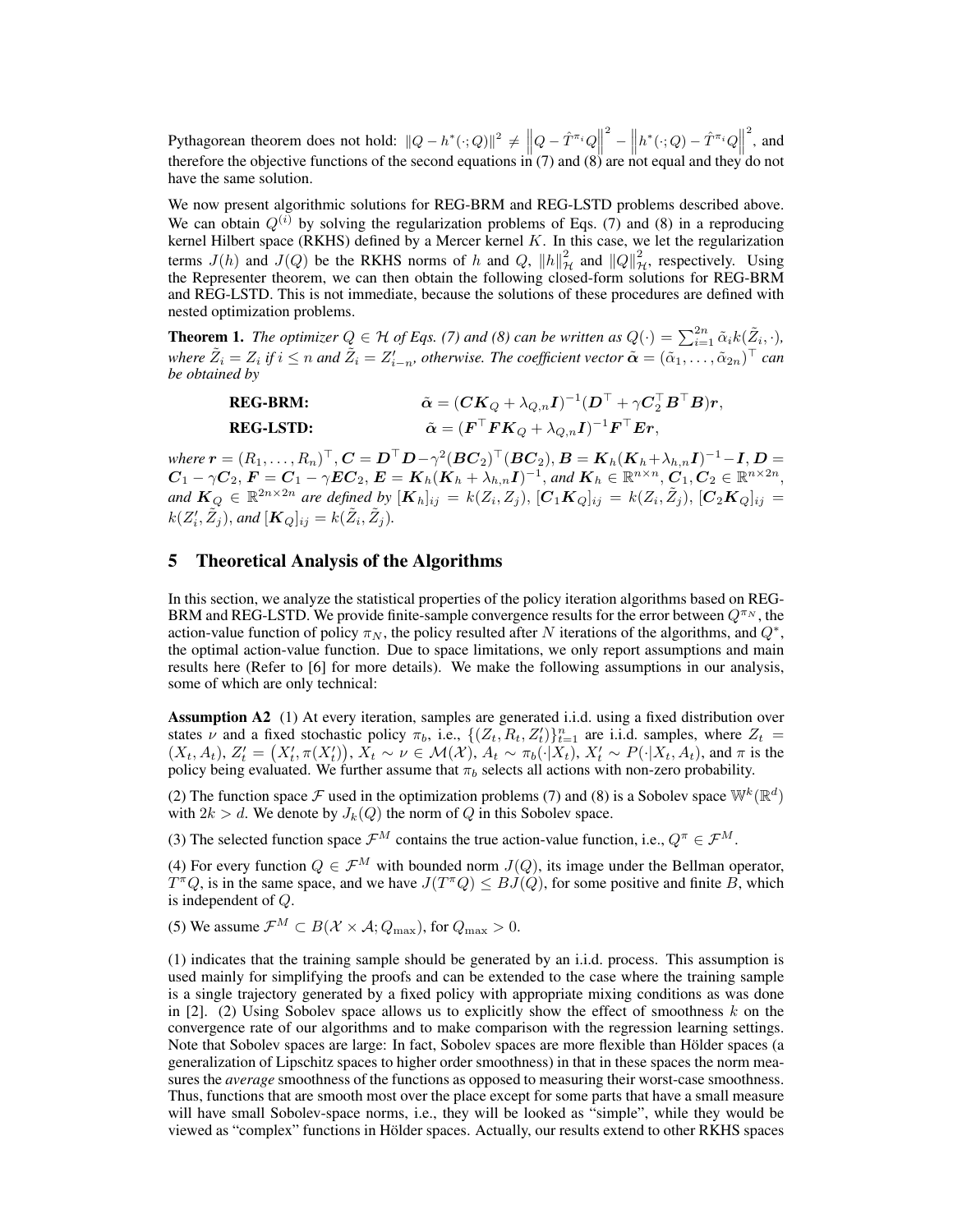that have well-behaved metric entropy capacity, i.e.,  $\log \mathcal{N}(\varepsilon, \mathcal{F}) \leq A \varepsilon^{-\alpha}$  for some  $0 < \alpha < 2$ and some finite positive A. In (3), we assume that the considered function space is large enough to include the true action-value function. This is a standard assumption when studying the rate of convergence in supervised learning [7]. (4) constrains the growth rate of the complexity of the norm of Q under Bellman updates. We believe that this is a reasonable assumption that will hold in most practical situations. Finally, (5) is about the uniform boundedness of the functions in the selected function space. If the solutions of our optimization problems are not bounded, they must be truncated, and thus, truncation arguments must be used in the analysis. Truncation does not change the final result, so we do not address it to avoid unnecessary clutter.

We now first derive an upper bound on the policy evaluation error in Theorem 2. We then show how the policy evaluation error propagates through the iterations of policy iteration in Lemma 3. Finally, we state our main result in Theorem 4, which follows directly from the first two results.

**Theorem 2** (Policy Evaluation Error). Let Assumptions A1 and A2 hold. Choosing  $\lambda_{Q,n}$  =  $c_1(\frac{\log(n)}{nJ_k^2(Q\pi)})^{\frac{2k}{2k+d}}$  and  $\lambda_{h,n} = \Theta(\lambda_{Q,n})$ , for any policy  $\pi$ , the following holds with probability at *least*  $1 - \delta$ , *for*  $c_1$ ,  $c_2$ ,  $c_3$ ,  $c_4 > 0$ .

$$
\left\|\hat{Q}-T^{\pi}\hat{Q}\right\|_{\nu}^{2} \leq c_{2}\left(J_{k}^{2}(Q^{\pi})\right)^{\frac{d}{2k+d}}\left(\frac{\log(n)}{n}\right)^{\frac{2k}{2k+d}}+\frac{c_{3}\log(n)+c_{4}\log(\frac{1}{\delta})}{n}.
$$

Theorem 2 shows how the number of samples and the difficulty of the problem as characterized by  $J_k^2(Q^{\pi})$  influence the policy evaluation error. With a large number of samples, we expect  $||\hat{Q} T^\pi\hat{Q}||^2_\nu$  to be small with high probability, where  $\pi$  is the policy being evaluated and  $\hat{Q}$  is its estimated action-value function using REG-BRM or REG-LSTD.

Let  $\hat{Q}^{(i)}$  and  $\varepsilon_i = \hat{Q}^{(i)} - T^{\pi_i} \hat{Q}^{(i)}$ ,  $i = 0, \ldots, N-1$  denote the estimated action-value function and the Bellman residual at the *i*th iteration of our algorithms. Theorem 2 indicates that at each iteration *i*, the optimization procedure finds a function  $\hat{Q}^{(i)}$  such that  $\| \varepsilon_i \|_{\nu}^2$  is small with high probability. Lemma 3, which was stated as Lemma 12 in [2], bounds the final error after  $N$  iterations as a function of the intermediate errors. Note that no assumption is made on how the sequence  $\hat{Q}^{(i)}$  is generated in this lemma. In Lemma 3 and Theorem 4,  $\rho \in \mathcal{M}(\mathcal{X})$  is a measure used to evaluate the performance of the algorithms, and  $C_{\rho,\nu}$  and  $C_{\nu}$  are the concentrability coefficients defined in [2].

**Lemma 3** (Error Propagation). Let  $p \geq 1$  be a real and N be a positive integer. Then, for any *sequence of functions*  $\{Q^{(i)}\} \subset B(\mathcal{X} \times \mathcal{A}; Q_{\text{max}}), 0 \leq i \leq N$ , and  $\varepsilon_i$  *as defined above, the following inequalities hold:*

$$
\label{eq:est} \begin{split} \left\|Q^* - Q^{\pi_N}\right\|_{p,\rho} &\leq \frac{2\gamma}{(1-\gamma)^2}\Big(C_{\rho,\nu}^{1/p}\max_{0\leq i< N}\left\|\varepsilon_i\right\|_{p,\nu} + \gamma^{N/p}\,R_{\max}\Big),\\ \left\|Q^* - Q^{\pi_N}\right\|_{\infty} &\leq \frac{2\gamma}{(1-\gamma)^2}\Big(C_{\nu}^{1/p}\max_{0\leq i< N}\left\|\varepsilon_i\right\|_{p,\nu} + \gamma^{N/p}\,R_{\max}\Big). \end{split}
$$

**Theorem 4** (Convergence Result). Let Assumptions A1 and A2 hold,  $\lambda_{h,n}$  and  $\lambda_{Q,n}$  use the same *schedules as in Theorem 2, and the number of samples* n *be large enough. The error between the optimal action-value function,* Q<sup>∗</sup> *, and the action-value function of the policy resulted after* N *iterations of the policy iteration algorithm based on REG-BRM or REG-LSTD,*  $\hat{Q}^{\pi_N}$ *, is* 

$$
\|Q^* - Q^{\pi_N}\|_{\rho} \le \frac{2\gamma}{(1-\gamma)^2} \left[c \times C_{\rho,\nu}^{1/2} \left( \left(\frac{\log(n)}{n}\right)^{\frac{k}{2k+d}} + \left(\frac{\log(\frac{N}{\delta})}{n}\right)^{\frac{1}{2}} \right) + \gamma^{N/2} R_{\max} \right],
$$
  

$$
\|Q^* - Q^{\pi_N}\|_{\infty} \le \frac{2\gamma}{(1-\gamma)^2} \left[c \times C_{\nu}^{1/2} \left( \left(\frac{\log(n)}{n}\right)^{\frac{k}{2k+d}} + \left(\frac{\log(\frac{N}{\delta})}{n}\right)^{\frac{1}{2}} \right) + \gamma^{N/2} R_{\max} \right],
$$

*with probability at least*  $1 - \delta$  *for some*  $c > 0$ *.* 

Theorem 4 shows the effect of number of samples  $n$ , degree of smoothness  $k$ , number of iterations  $N$ , and concentrability coefficients on the quality of the policy induced by the estimated actionvalue function. Three important observations are: 1) the main term in the rate of convergence is  $O(log(n)n^{-\frac{k}{2k+d}})$ , which is an optimal rate for regression up to a logarithmic factor and hence